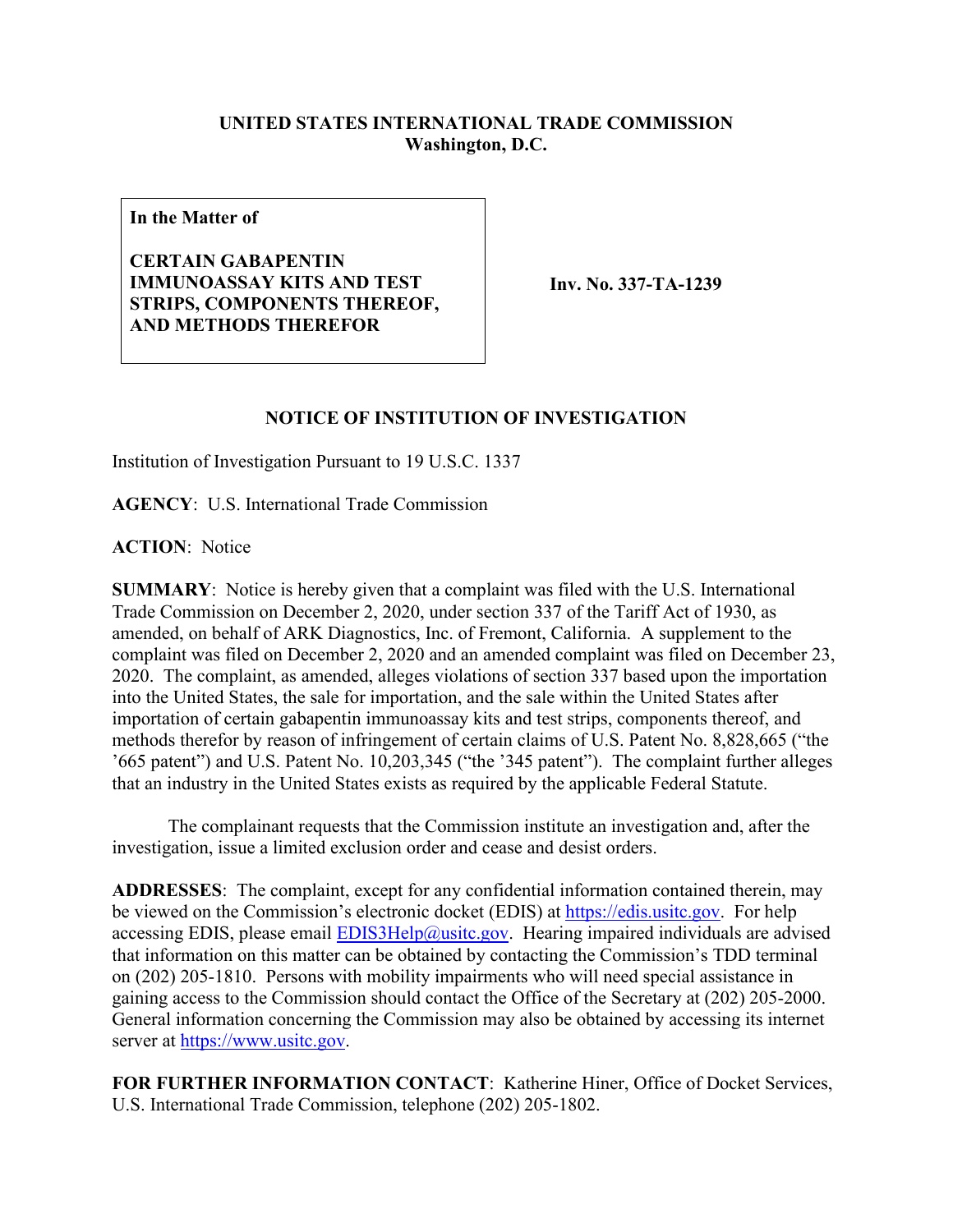## **SUPPLEMENTARY INFORMATION**:

**AUTHORITY**: The authority for institution of this investigation is contained in section 337 of the Tariff Act of 1930, as amended, 19 U.S.C. 1337, and in section 210.10 of the Commission's Rules of Practice and Procedure, 19 C.F.R. 210.10 (2020).

**SCOPE OF INVESTIGATION**: Having considered the complaint, the U.S. International Trade Commission, on January 19, 2021, **ORDERED THAT** –

(1) Pursuant to subsection (b) of section 337 of the Tariff Act of 1930, as amended, an investigation be instituted to determine whether there is a violation of subsection (a)(1)(B) of section 337 in the importation into the United States, the sale for importation, or the sale within the United States after importation of certain products identified in paragraph (2) by reason of infringement of one or more of claims 1-3, 6, 7, 9, 14, 17, 18, 20, and 21 of the '665 patent; and claims 1, 2, 7, 8, 11, 12, 19, 20, 26, and 27 of the '345 patent; and whether an industry in the United States exists as required by subsection (a)(2) of section 337;

(2) Pursuant to section 210.10(b)(1) of the Commission's Rules of Practice and Procedure, 19 C.F.R. 210.10(b)(1), the plain language description of the accused products or category of accused products, which defines the scope of the investigation, is "gabapentin immunoassays kits, gabapentin-specific test strips, multi-drug test kits and strips that test for gabapentin among other drugs, and components of such kits and test strips";

(3) For the purpose of the investigation so instituted, the following are hereby named as parties upon which this notice of investigation shall be served:

(a) The complainant is:

ARK Diagnostics, Inc. 48089 Fremont Boulevard Fremont, CA 94538

(b) The respondents are the following entities alleged to be in violation of section 337, and are the parties upon which the complaint is to be served:

> Hangzhou AllTest Biotech Co., Ltd. No. 550, Yinhai Street Hangzhou Economy and Technology Development Area Hangzhou, China 210018

Shanghai Chemtron Biotech Co., Ltd. No. 518, Qingdai Rd. International Medical Park, Pudong 201318 Shanghai, China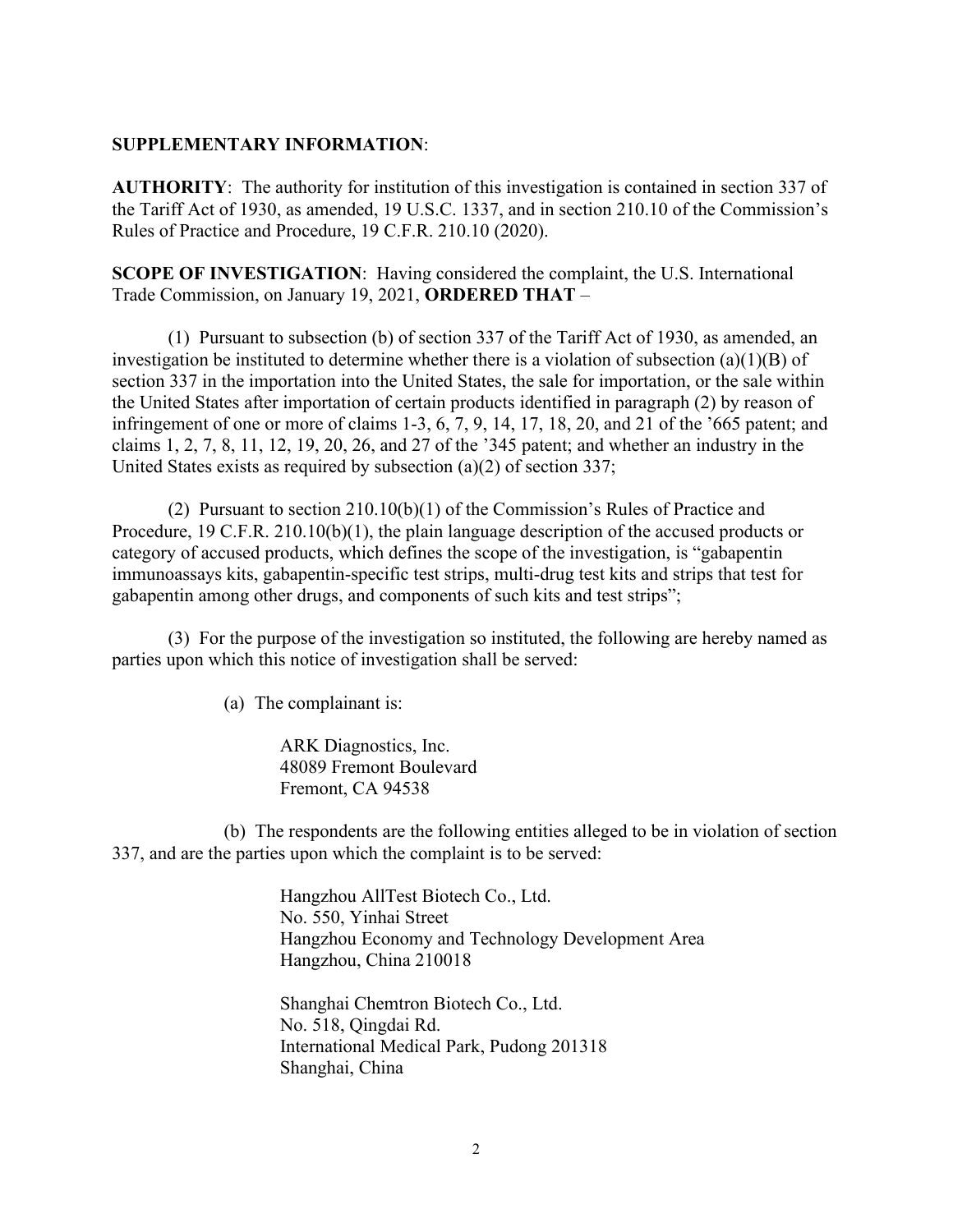Chemtron Biotech Co., Ltd. 9425 Brown Deer Road, Suite B San Diego, CA 92121

Zhejiang Orient Gene Biotech Co., Ltd. #3787 East Yangguang Ave., Dipu St. Anji 313300, Huzhou Zhejiang, China

Healgen Scientific, LLC 3818 Fuqua Street Houston, TX 77047

Kappa City Biotech, SAS 32 Rue Danton 03100 Montlucon France

12PanelMedical, Inc. 846 Wee Burn Street Apt. E306 Sarasota, FL 34243

Acro Biotech, Inc. 9500 7th Street, Unit M Rancho Cucamonga, CA 91730

AlcoPro, Inc. 2547 Sutherland Ave. Knoxville, TN 37919

American Screening, LLC 9742 St. Vincent Ave., Ste. 100 Shreveport, LA 71106

Confirm Biosciences, Inc. 10123 Carroll Canyon Road San Diego, CA 92131

Mercedes Medical, LLC 12210 Rangeland Parkway Lakewood Ranch, FL 34211

TransMed Co., LLC 1887 McFarland Parkway Alpharetta, GA 30005